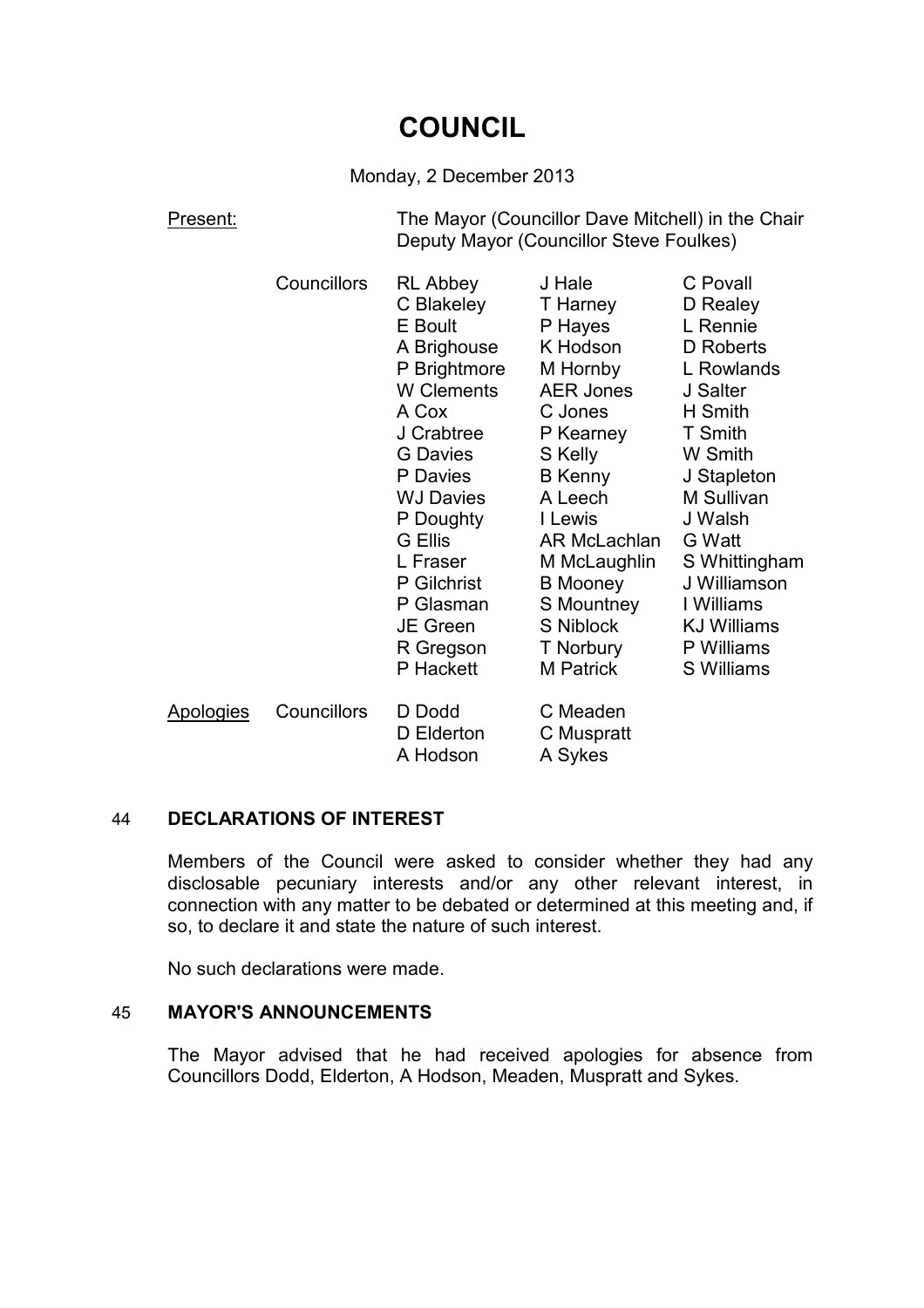He was pleased to inform the Council that for the fourth consecutive year, North West in Bloom had recently awarded a silver medal in the Best Small Village Category to Bidston Village Green. The award encouraged communities to improve and care for their local environment through imaginative planting of trees, shrubs, flowers and landscaping. Bidston had also been awarded the Amberol Trophy and the Mayor thanked Councillor Jim Crabtree, who had helped the village achieve the award.

He commented also upon the success of the Youth Parliament and offered his thanks for the support that had been received from Council staff, Members and particularly all the young people who took part.

The Mayor referred to various events that were taking place as part of the Wirral Youth Theatre Arts Festival and commended a musical event that he had attended last week.

He advised the Council that Councillor Mike Sullivan had recently completed his 51st marathon. He congratulated Councillor Sullivan for his achievement and thanked him for the funds he had raised for the Mayor's Charity.

On behalf of the Council, the Mayor welcomed Councillor Matthew Patrick to his first meeting of the full Council and congratulated him on his recent election success.

#### 46 **MATTERS REQUIRING APPROVAL BY THE COUNCIL**

Three matters were submitted for approval by the Council (see minutes 47 to 49 post)

#### 47 **CORPORATE PLAN**

The first matter requiring approval related to the refreshed Corporate Plan for the period 2014 – 2016 and the recommendation from the Cabinet which had met earlier on 2 December, 2013.

In respect of Cabinet minute 109 (2 December, 2013) – Corporate Plan 2014 – 2016, it was moved by Councillor Phil Davies and seconded by Councillor Ann McLachlan that the recommendations of Cabinet be approved.

It was moved by Councillor Green and seconded by Councillor Rennie, that –

"Council notes the sentiments expressed in the proposed Corporate Plan 2014-2016, which it believes to be so bland as to be bordering on banal. Given the use of meaningless management jargon and this Administration's tendency to talk to itself instead of the Wirral public it is not surprising that the proposed plan is bereft of any opportunity for Officers or Councillors to be held to account for its delivery by the public.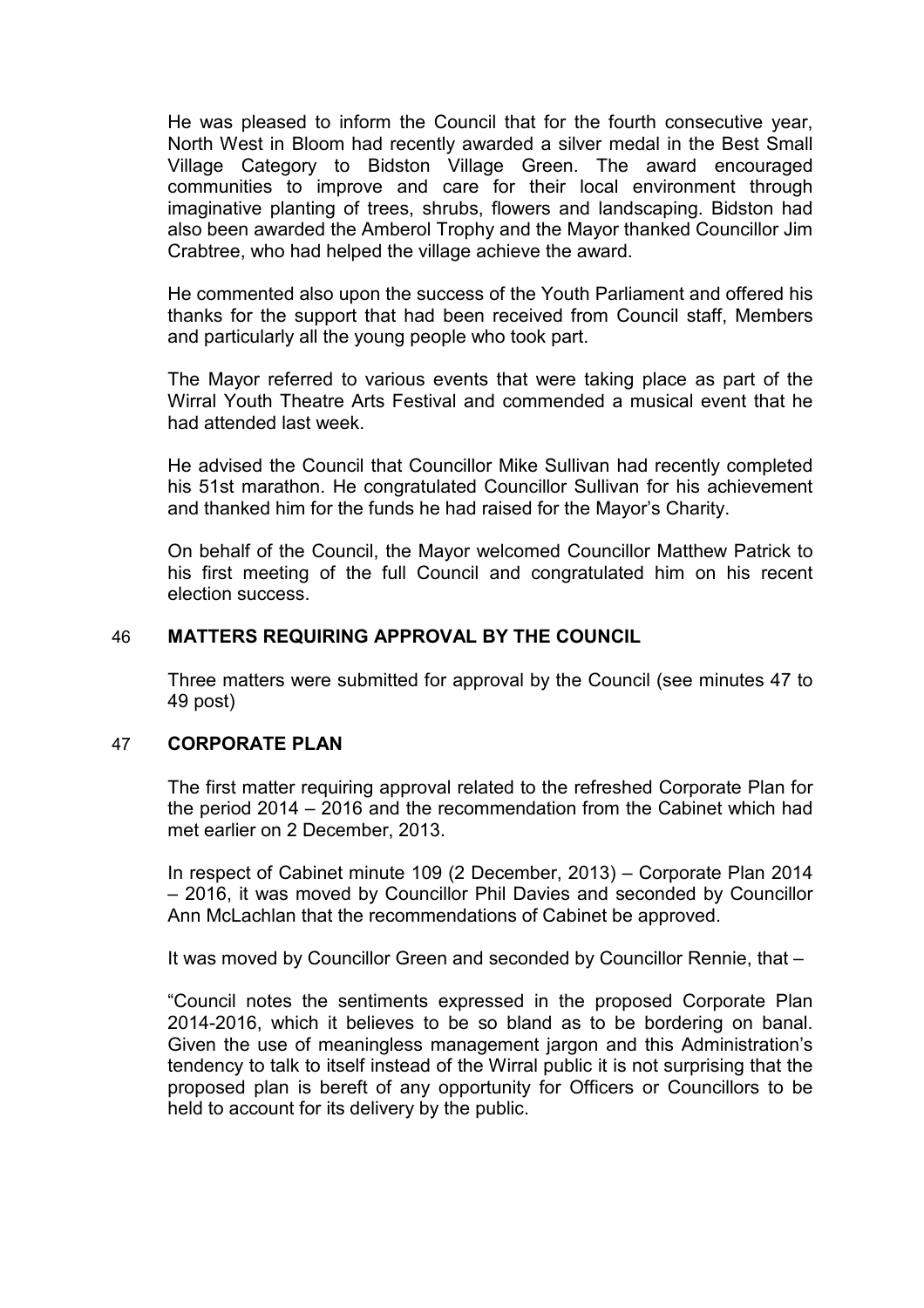Council believes that any plan should have specific measures of success and is therefore disappointed but not surprised that they are missing from the Corporate Plan proposed this evening. Instead we are supposed to accept vague promises that 'A coherent set of performance measures and targets are being developed to ensure priorities are achieved over the two year period covered by this plan'.

Council further believes that if the Administration truly want this Corporate Plan to be a blueprint for the Council's improvement, they need to be open and honest with Wirral residents about which specific measures they are working towards before embarking on any 'expedition' with their money.

Council therefore defers adoption of the Corporate Plan 2014 – 2016 in its current form until a 'coherent set of performance measures' have been developed and discussed with elected Members for inclusion within the Corporate Plan. Council believes this approach will provide the public the opportunity of open and honest appraisal with the prospect of measuring true performance thus holding any administration to account".

To enable consideration of the amendment by the political groups –

The Mayor adjourned the meeting at 6.20pm for 10 minutes

#### The meeting resumed at 6.30pm

The Mayor requested the movers of the motion and amendments to speak to their proposals followed by seconders. Following a debate and Councillor Phil Davies having replied, the amendment proposed by Councillor Green was put and lost (24:34) (One abstention).

There being no further amendments, the substantive motion was put and carried (34:24) (One abstention)

**Resolved (34:24) (One abstention) – That the recommendation contained within Cabinet minute 109 be confirmed and the Corporate Plan 2014 – 2016, as amended, be adopted.** 

### 48 **DRAFT COMMITTEE CALENDAR FOR MUNICIPAL YEAR 2014/15**

The second matter requiring approval related to the draft Committee Calendar 2014/2015 and the recommendation from Cabinet which had met earlier on 2 December, 2013.

In respect of Cabinet minute 110 (2 December, 2013) – Draft Committee Calendar for Municipal Year 2014/2015, the Head of Legal and Member